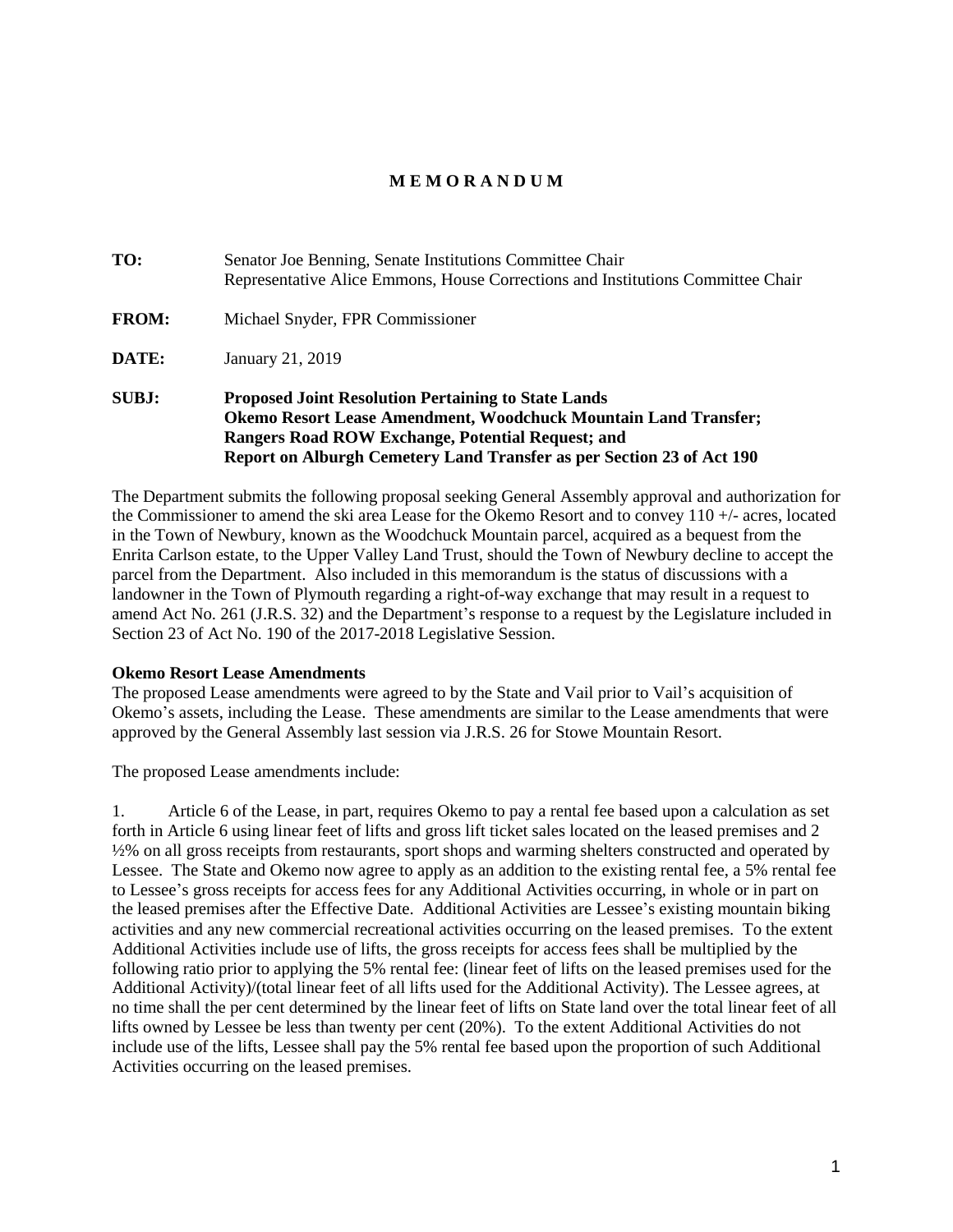2. Okemo shall indemnify and hold harmless the State and shall provide a general liability insurance policy as follows:

- a. Unless an event arises solely out of the State's gross negligence or willful misconduct, Okemo shall defend, indemnify and save harmless the State, its agents, servants and officials, from any damages and any claims arising out of or related to the use, maintenance, or operation of lifts or the leased premises.
- b. Okemo shall carry general liability insurance in a policy or policies at all times with minimum coverage of at least \$10,000,000 per occurrence and \$20,000,000 in aggregate, naming the State and additional parties as noted in Article 9 of the Lease as additional insureds under such coverage. No more than once every five (5) years, the State may review required insurance amounts set forth in this paragraph and may increase such insurance amounts to amounts that are reasonably representative of the then current market for insurance amounts for similar operations as reasonably determined by the State.

3. Subject to the provisions of Section 14 of the Lease, Okemo shall provide access to the public to the leased premises, including for uphill travel on the ski trails located on the leased premises, subject to Okemo's right to impose restrictions on the public's access for uphill travel and other public access in accordance with Section 14 of the Lease. Okemo shall establish a written uphill travel policy consistent with these terms and shall provide a copy to the State and make the policy publicly available.

4. Other than a Permitted Transfer, Okemo (or following a Permitted Transfer, any Permitted Transferees) shall not assign the Lease or engage in a transaction by way of merger, consolidation or sale (singly or in combination) involving the transfer of equity securities constituting more than one-half of the total voting securities or interests of Okemo (or if applicable, its Permitted Transferees), without the prior written consent of the State. Notwithstanding the foregoing, an assignment of the Lease by Okemo to, or any transaction involving the transfer of equity securities of Okemo to any direct or indirect wholly owned subsidiary of Vail Holdings, Inc. shall be a "Permitted Transfer" provided that the Guaranty remains in full force and effect following such Permitted Transfer.

5. The fiscal year for Okemo ends on July 31st each calendar year. References in Section 6 of the Lease to fiscal year shall be amended to refer to July 31st.

6. Upon termination of the Lease, Okemo, its successors or assigns, may remove all of Okemo's tangible personal property, and if such tangible personal property is removed, Okemo, its successors or assigns, shall remove such tangible personal property so as to minimize disturbance or damage to the leased premises, except for any reasonable use and wear, damage by casualty or eminent domain or damage resulting from the actions of State and shall restore the area where the tangible personal property is removed so as to leave those area(s) of the leasehold in a safe, stable and acceptable condition to the State.

# **Woodchuck Mountain Land Transfer: Newbury, VT**

In the 2001-2002 legislative session the Department received authorization to convey 110+/- acres to the Town of Newbury, subject to a grant of development rights and conservation easement held by the Upper Valley Land Trust, because the property is not adjacent to other state-owned land but is adjacent to other land conserved by the Upper Valley Land Trust. In the years since, the Department has attempted to follow through on this authorization, including working with the Town of Newbury to resolve boundary concerns, but the Town of Newbury has declined to accept the land. Given the Town's reluctance to acquire the land and the Department's desire to conserve this parcel for forestry, conservation and public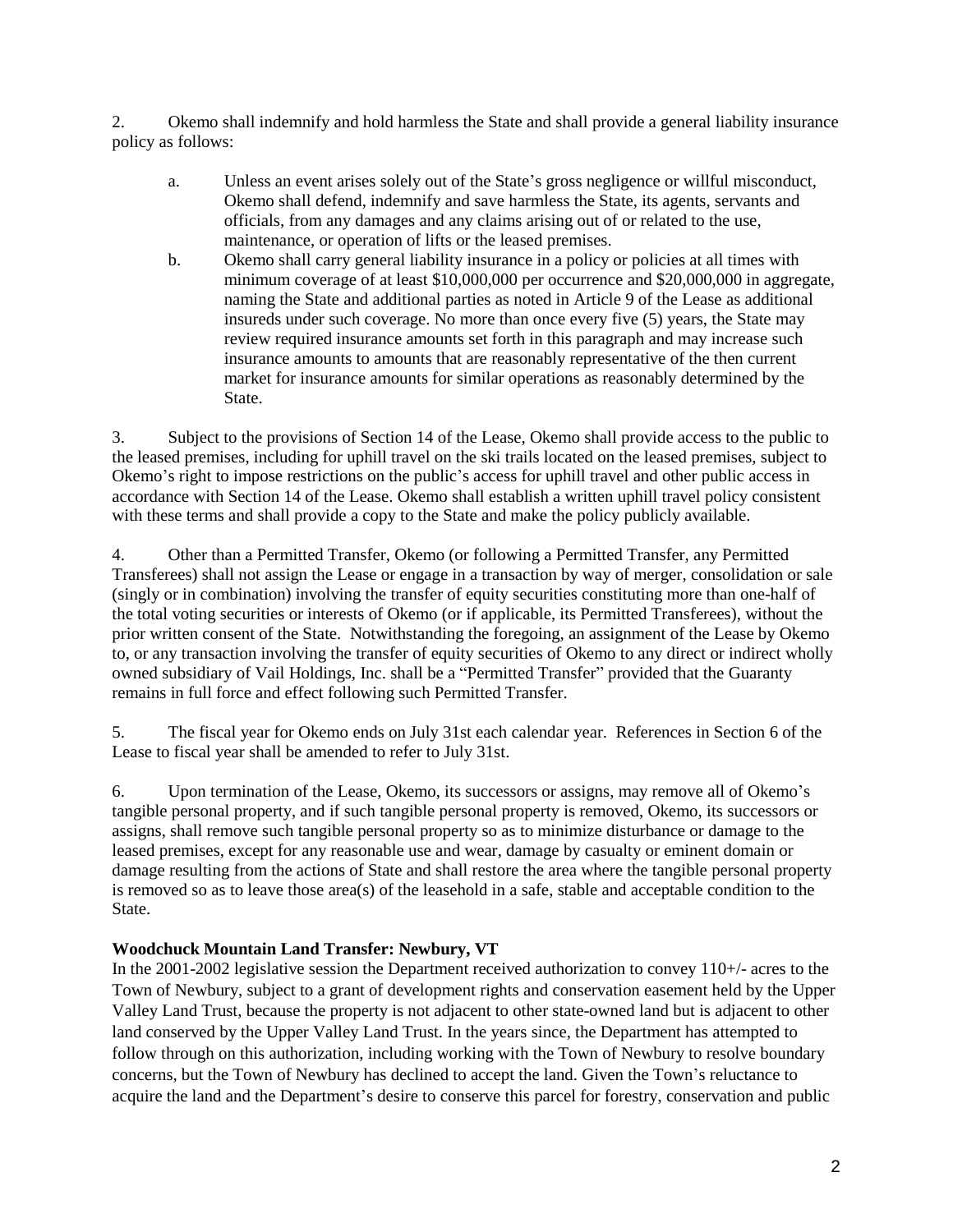recreation purposes consistent with the bequeath from Enrita Carlson, the Upper Valley Land Trust offered to accept the Woodchuck Mountain property in 2017 in the event the Department wishes to seek an alternative option to Town ownership. Recently, the Vermont Land Trust worked to transfer Tucker Mountain Town Forest, which sits adjacent to the Woodchuck Mountain parcel, to the Town of Newbury. Representatives of the Vermont Land Trust are optimistic that the Town may now be open to accepting the Woodchuck Mountain parcel. The Upper Valley Land Trust is still willing to accept conveyance of a conservation easement on the property, or to own the property in fee. The Department is exploring options to convey the parcel to either the Town or Upper Valley Land Trust, with either deed restrictions or a conveyance of a conservation easement to another qualified conservation organization or municipal organization and will work to ensure that the parcel is permanently conserved for open space, forest management and public recreation purposes.

The Department requests General Assembly approval and authorization for the Commissioner to convey 110 +/- acres, located in the Town of Newbury, known as the Woodchuck Mountain parcel, acquired as a bequest from the Enrita Carlson estate, to the Upper Valley Land Trust, should the Town of Newbury decline to accept the parcel from the Department. The Department also requests authorization to convey a grant of development rights and conservation easement to another qualified conservation organization or municipality, or alternatively, to include deed restrictions in the deed to Upper Valley Land Trust restricting development rights and requiring that the use of the Woodchuck Mountain parcel be limited to forestry, conservation and public recreation purposes. The Department requests that the authorization set forth in Section 83(a)(3) of Act 149 of the Acts and Resolves of the General Assembly of the State of Vermont, 2002, that authorized the Department to convey the Woodchuck Mountain parcel to the Town of Newbury, subject to a grant of development rights and conservation easement to be simultaneously conveyed to the Upper Valley Land Trust, shall remain in full force and effect should the Town of Newbury accept conveyance of the Woodchuck Mountain parcel.

## **Rangers Road ROW Exchange: Plymouth, VT**

The Commissioner of Forests, Parks and Recreation was authorized pursuant to Act No. R-261 (J.R.S. 32) of the 2009-2010 Legislative Session to exchange rights of way between the Department and owners living on or near a state forest highway (Rangers Road) at Coolidge State Forest in the Town of Plymouth. The exchange would allow adjacent landowners to access their property via the Rangers Road in exchange for certain development restrictions and other concessions that would protect the State's interest in Coolidge State Forest and Rangers Road and benefit the public. One of the owners has asked the Department to consider an alternative proposal to that which was approved by the General Assembly in 2009. The Department agreed to review a proposal to determine if sufficient public benefit is being offered in exchange for what is being requested by the owner. If the Department receives a proposal and finds that it contains sufficient public benefit, we will promptly submit a memo outlining a proposed amendment to Act No. 261.

#### **Report on Alburgh Cemetery; Land Transfer**

As per Section 23 of Act No. 190 of the 2017-2018 Legislative Session, the Department is reporting on the status of the Vermont Housing and Conservation Board (VHCB) and The Nature Conservancy's (TNC) consideration of whether to amend the conservation easement they co-hold on the portion of Alburgh Dunes State Park in order for the State of Vermont to convey a portion of Alburgh Dunes State Park to the Association for the purpose of expanding the cemetery.

In 2012, the General Assembly approved a similar request from the Association which included the conveyance of land to the Department to be added to the State Park in exchange for the conveyance by the Department of approximately 1 acre of Alburgh Dunes State Park abutting the cemetery to the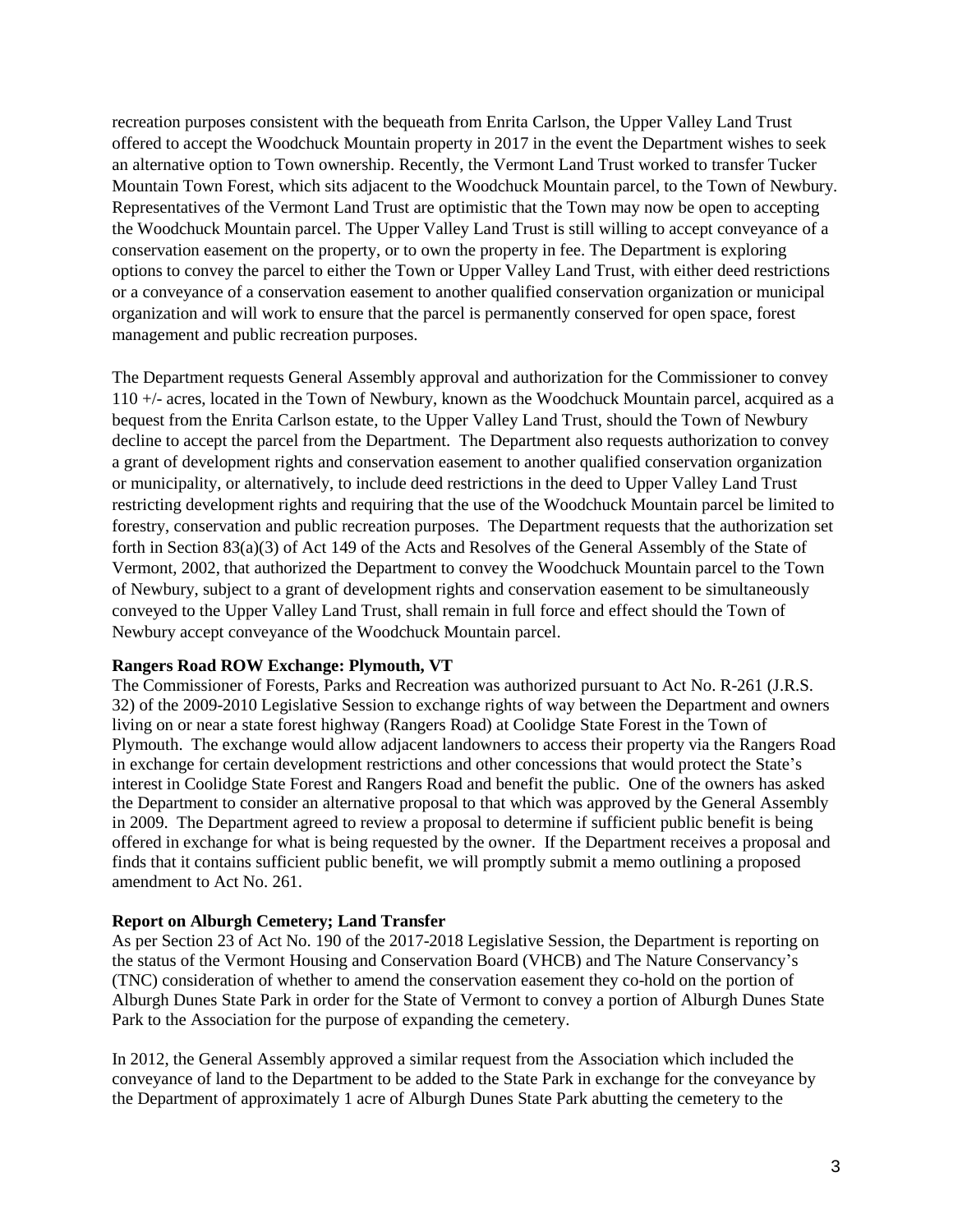Association. The transaction never took place as the land to be exchanged became unavailable. It has been the Department's and the General Assembly's custom to require receipt of equal or greater public benefit when considering requests of this nature. Additionally, in this situation, the co-holders of the conservation easement, VHCB and TNC, must approve an amendment of the conservation easement to enable the conveyance. The current proposal from the Association, a transfer of State Park land to the Association with nothing being conveyed to the Department, has not identified a public benefit which would offset the loss of state park land.

In September 2018, Department staff met with representatives from VHCB and TNC to discuss the request made by the South Alburgh Cemetery Association. VHCB and TNC were asked to evaluate the Association's current proposal using their policies regarding consideration of conservation easement amendments. In a written response from VHCB dated January 2, 2019, it was indicated that for VHCB to approve an amendment request, they must find that the amendment serves the public conservation interest, does not have a negative impact on the resource values of the protected property and is supported by the landowner and all other easement holders. In a written response from TNC dated January 8, 2019, it is stated that TNC's policies and standard operating procedures place strict limits on the conditions under which a conservation easement may be amended. Specifically, the following is listed in their letter:

- (a) the amendment must be consistent with the conservation easement purposes and must not diminish its overall goals and objectives;
- (b) the Conservancy must be compensated for any loss in value of its interest in the easement resulting from the amendment (with preference given to compensation in the form of additional conservation land); and
- (c) the amendment must comply with applicable state laws, including securing the approval or acquiescence of the relevant state authority and judicial approval, if required.

TNC's letter also indicates the request would be subject to internal review for which approval is unlikely unless there is a clear net conservation benefit arising from the amendment. Given the conditions outlined in TNC's letter, their position is to not approve of the proposed amendment as it currently stands.

Based on the responses from VHCB and TNC indicating that the current proposal does not meet the conditions under which an easement amendment would be approved, the Department will not be requesting approval by the General Assembly to transfer land to the Association.

However, there may be an alternative mechanism that the Association could pursue. In VHCB's letter, they did note that another option may exist for the Association through a right granted to cemetery associations by Chapter 121 of Title 18. Section 5482 of Title 18 authorizes towns and cemetery associations the right to acquire land for cemetery purposes through condemnation, subject to the restrictions and conditions of Chapter 121, namely to petition the Superior Court to allow them to take land from adjacent owners at a value to be determined by a commission established by the court. Under the terms of the conservation easement co-held by VHCB and TNC, a condemnation would require reimbursement of the loss of the conservation value of any land condemned. The Department is available to discuss this option, including funding for any reimbursement required, at your convenience.

Please let me know if you have any questions related to the proposals and Report on Alburgh Cemetery Association Land Transaction outlined in this memorandum. As always, we look forward to meeting with your respective Committees to discuss these proposals at your convenience.

Encl.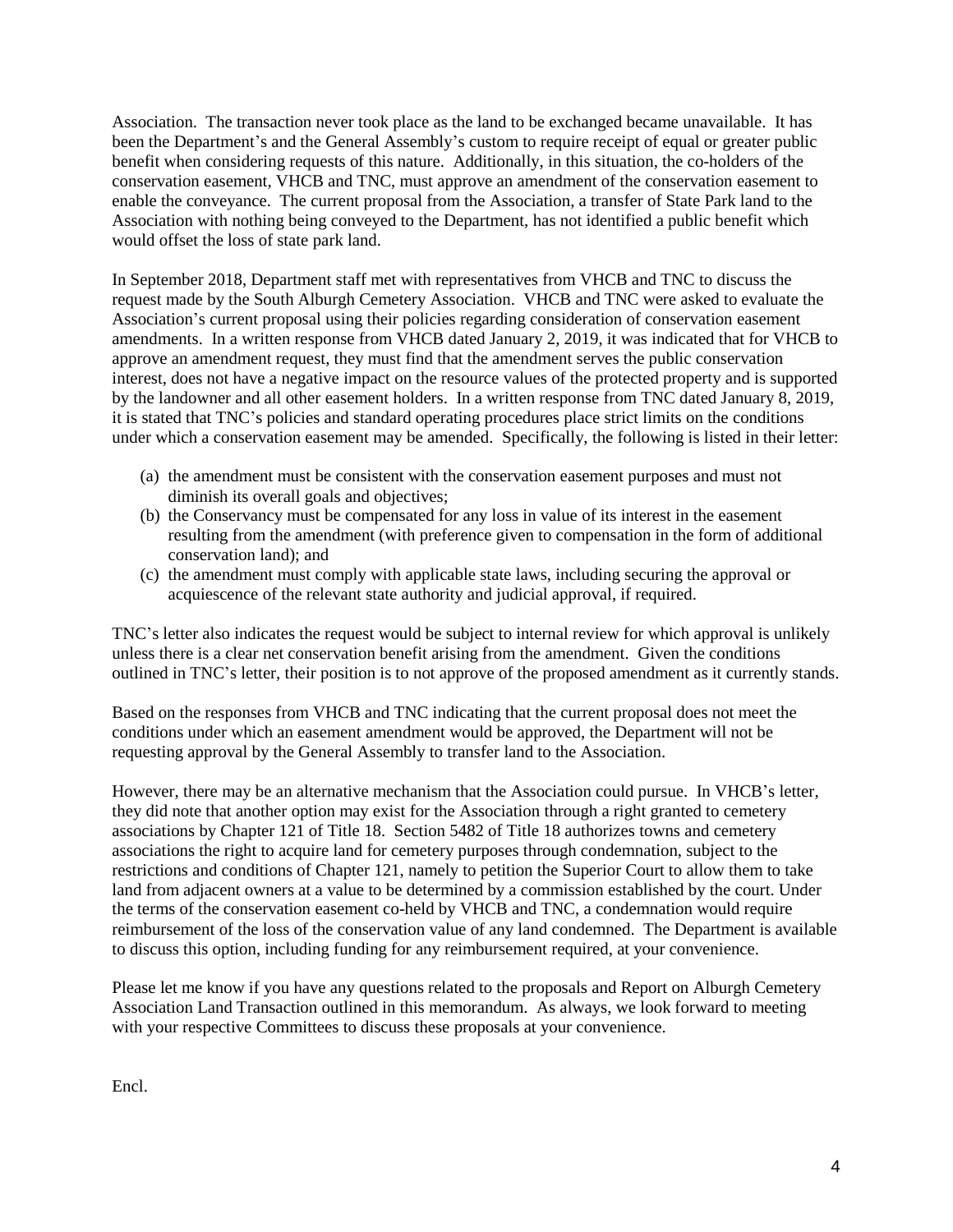cc: Julie Moore, ANR Secretary Michael Chernick, Legislative Council Rebecca Wasserman, Legislative Council Heather Calderwood, Legislative Council Rebecca Baruzzi, Legislative Council Meghan Purvee Rebecca Washburn Danielle Fitzko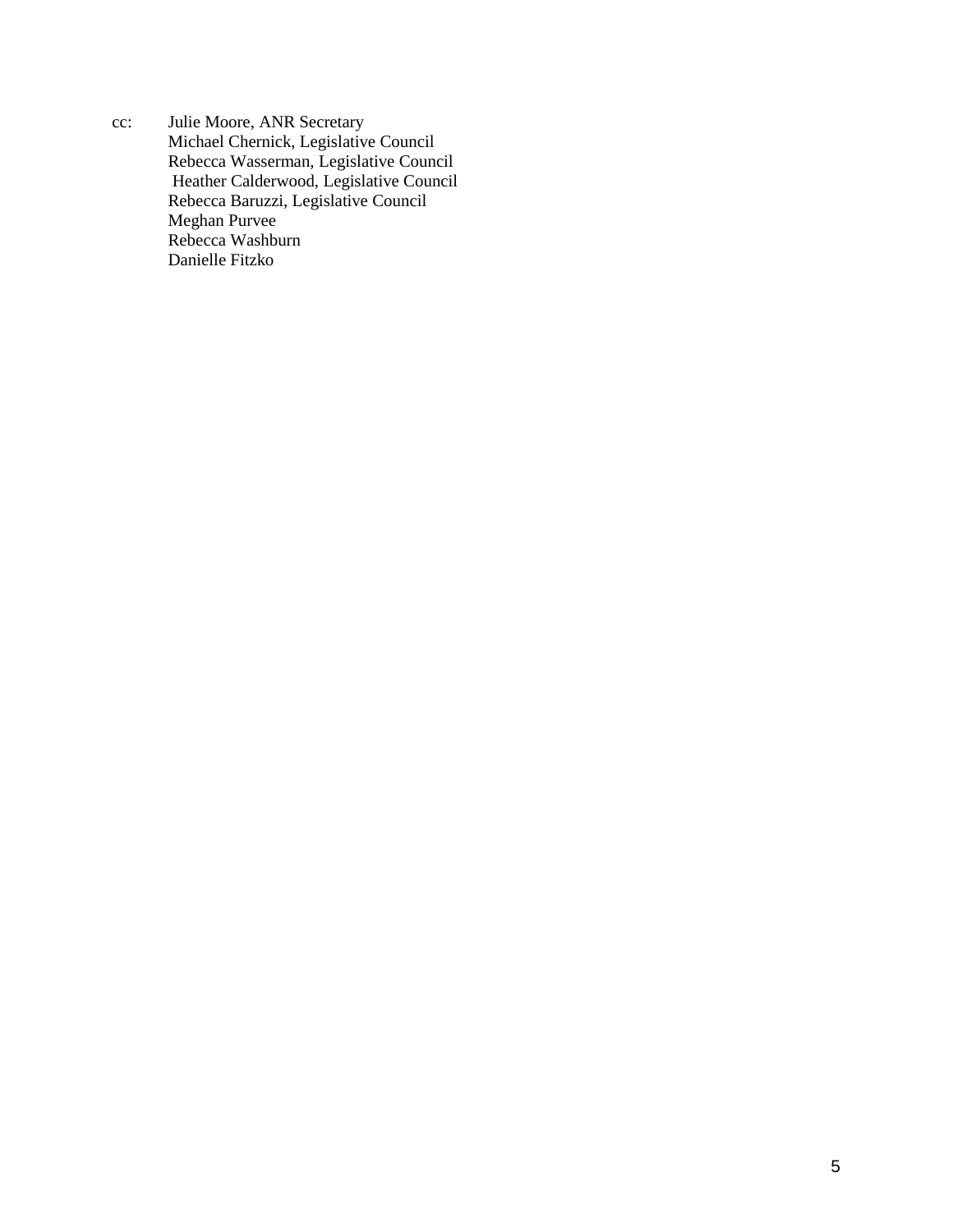NOTE: This proposed Draft Joint Resolution has not been reviewed by Okemo/Vail or any other party. Although the proposed Okemo ski are lease amendments are substantively the same as what was agreed to by Vail and the State, slight editor changes were made for this document.

### **Proposed Joint Resolution for Year 2019 Legislative Session:**

Whereas 10 V.S.A. §2606(b) authorizes the Commissioner of Forests, Parks and Recreation to sell, convey, exchange or lease land, or interests in land, or may amend deeds, leases and easement interests, with the approval of the General Assembly, and

Whereas the General Assembly considers the following actions to be in the best interest of the state, now therefore be it

#### Resolved by the Senate and House of Representatives:

#### Resolved:

- (a) The Commissioner of Forests, Parks and Recreation is authorized to amend the ski area Lease with Okemo as follows:
	- (1) Section 6 of the Lease shall be amended to include a new subparagraph (c) as follows:

On Additional Activities, Lessee shall pay a rental fee of 5% of Lessee's gross receipts for access fees for any Additional Activities occurring, in whole or in part on the leased premises. Additional Activities are Lessee's existing mountain biking activities and any new commercial recreational activities occurring on the leased premises. To the extent Additional Activities include use of lifts, the gross receipts for access fees shall be multiplied by the following ratio prior to applying the 5% rental fee: (linear feet of lifts on the leased premises used for the Additional Activity)/(total linear feet of all lifts used for the Additional Activity). The Lessee agrees, at no time shall the per cent determined by the linear feet of lifts on State land over the total linear feet of all lifts owned by Lessee be less than twenty per cent (20%). To the extent Additional Activities do not include use of the lifts, Lessee shall pay the 5% rental fee based upon the proportion of such Additional Activities occurring on the leased premises.

- (2) Section 6 of the Lease shall be amended as follows: The fiscal year for Okemo ends on July 31st each calendar year. References in Section 6 of the Lease to fiscal year shall be amended to refer to July 31st.
- (3) Section 9 of the lease shall be deleted in its entirety and replaced with the following language:

Okemo shall indemnify and hold harmless the State and shall provide a general liability insurance policy as follows:

a. Unless an event arises solely out of the State's gross negligence or willful misconduct, Okemo shall defend, indemnify and save harmless the State, its agents, servants and officials, from any damages and any claims arising out of or related to the use, maintenance, or operation of lifts or the leased premises.

b. Okemo shall carry general liability insurance in a policy or policies at all times with minimum coverage of at least \$10,000,000 per occurrence and \$20,000,000 in aggregate,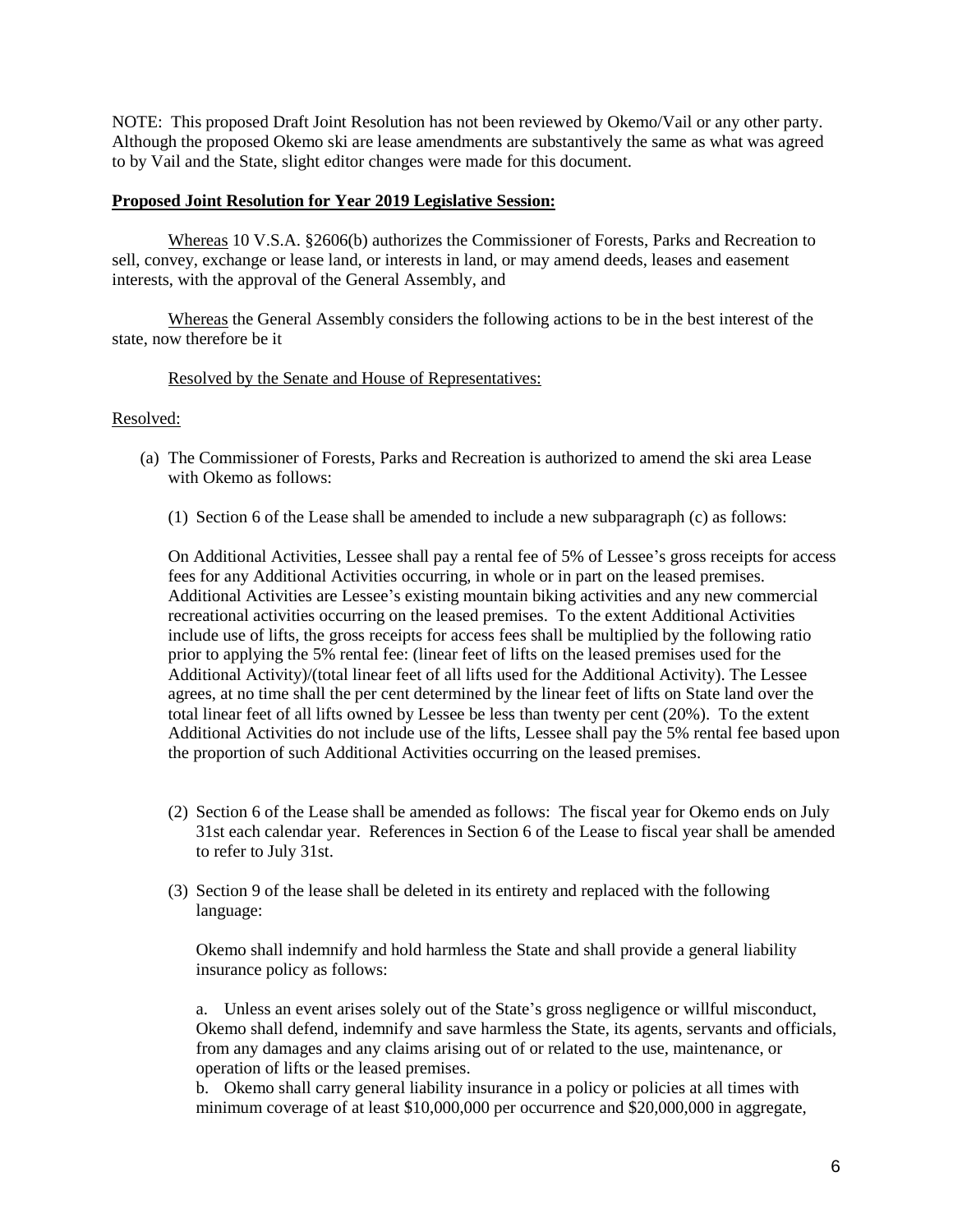naming the State and additional parties as noted in Article 9 of the Lease as additional insureds under such coverage. No more than once every five (5) years, the State may review required insurance amounts set forth in this paragraph and may increase such insurance amounts to amounts that are reasonably representative of the then current market for insurance amounts for similar operations as reasonably determined by the State.

(4) Section 14 of the Lease shall be amended to include the following language:

Subject to the provisions of this Section 14 of the Lease, Okemo shall provide access to the public to the leased premises, including for uphill travel on the ski trails located on the leased premises, subject to Okemo's right to impose restrictions on the public's access for uphill travel and other public access in accordance with Section 14 of the Lease. Okemo shall establish a written uphill travel policy consistent with these terms and shall provide a copy to the State and make the policy publicly available.

(5) A new Section 23 shall be added as follows:

Other than a Permitted Transfer, Okemo (or following a Permitted Transfer, any Permitted Transferees) shall not assign the Lease or engage in a transaction by way of merger, consolidation or sale (singly or in combination) involving the transfer of equity securities constituting more than one-half of the total voting securities or interests of Okemo (or if applicable, its Permitted Transferees), without the prior written consent of the State. Notwithstanding the foregoing, an assignment of the Lease by Okemo to, or any transaction involving the transfer of equity securities of Okemo to any direct or indirect wholly owned subsidiary of Vail Holdings, Inc. shall be a "Permitted Transfer" provided that the Guaranty remains in full force and effect following such Permitted Transfer.

(6) A new Section 24 shall be added as follows:

Upon termination of the Lease, Okemo, its successors or assigns, may remove all of Okemo's tangible personal property, and if such tangible personal property is removed, Okemo, its successors or assigns, shall remove such tangible personal property so as to minimize disturbance or damage to the leased premises, except for any reasonable use and wear, damage by casualty or eminent domain or damage resulting from the actions of State and shall restore the area where the tangible personal property is removed so as to leave those area(s) of the leasehold in a safe, stable and acceptable condition to the State.

(b) The Commissioner of Forests, Parks and Recreation is authorized to convey a parcel of land in the Town of Newbury as follows:

The Commissioner of Forests, Parks and Recreation is authorized to convey 110 +/- acres, located in the Town of Newbury, known as the Woodchuck Mountain parcel, acquired as a bequest from the Enrita Carlson estate, to the Upper Valley Land Trust, should the Town of Newbury decline to accept the parcel from the Department. The Commissioner is also authorized to convey a grant of development rights and conservation easement to another qualified conservation organization or municipality, or alternatively, to include deed restrictions in the deed to Upper Valley Land Trust restricting development rights and requiring that the use of the Woodchuck Mountain parcel be limited to forestry, conservation and public recreation purposes. The authorization set forth in Section  $83(a)(3)$  of Act 149 of the Acts and Resolves